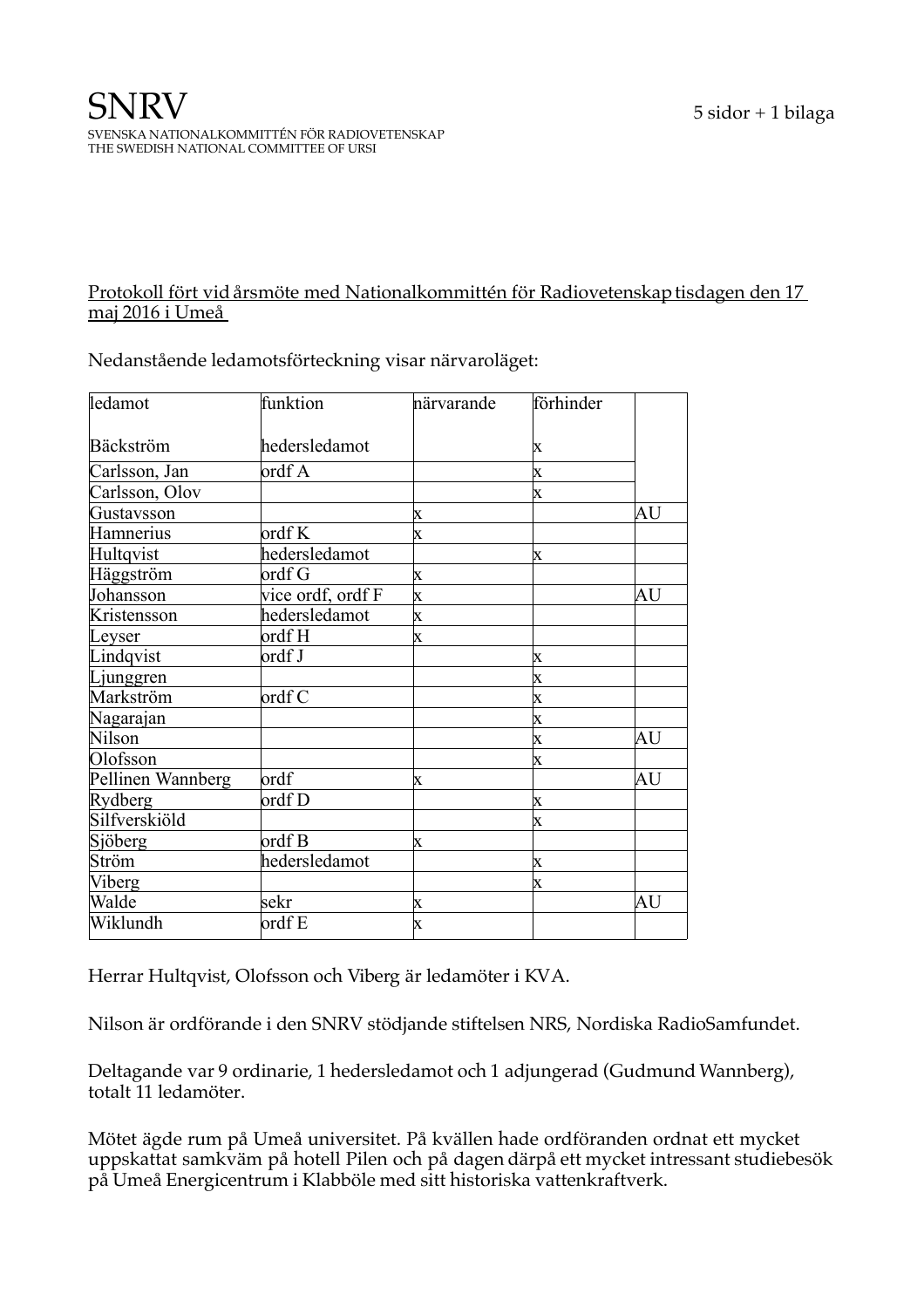§1 Mötets öppnande, beslutsförhet

Mötet öppnades av ordföranden Asta Pellinen Wannberg som hälsade ledamöterna välkomna.

Mötet var inte beslutsmässigt men besluten gäller såframt ingen opponerar sig.

§ 2 Godkännande av dagordningen

Dagordningen (bilaga 1) godkändes.

§ 3 Utseende av protokolljusterare

Till justeringsperson att jämte ordföranden justera protokollet utsågs Thomas Leyser.

§ 4 Godkännande av tidigare protokoll

Protokollet från höstmötet den 20 oktober 2015 godkändes och lades till handlingarna.

§ 5 URSI-ärenden (Pellinen Wannberg)

KVA skall betala medlemsavgiften €4140 till URSI.

URSIs "Asia Pacific" möte äger rum 21-25 augusti 2016 i Seoul, Korea. Det är få anmälda (ännu ingen från Sverige).

URSIs General Assembly (GA) äger rum 19-26 augusti 2017 i Montreal, Canada. Man har haft samarbetsproblem i organisationskommittén vilket medfört personbyte.

Ett URSI "Baltic" möte skall äga rum i Poznan, Polen, den 22-24 maj 2018. SNRV kan stöda men inte ekonomiskt. Man bör eftersträva deltagare från Estland, Lettland och Litauen; samråd tas med Finland (Ari Sihvola).

URSI har fått ny adress.

§ 6 URSI General Assembly 2020 i Sverige? (Johansson)

Enligt beslut på höstmötet 2015, där protokollets § 9 ger en utförlig bakgrund, skall SNRV överväga att kandidera för URSI GA 2020.

Efter Joakim Johanssons inledning följde en diskussion där de ekonomiska aspekterna vägde tungt. SNRV beslutade att inte ansöka. En bidragande orsak var att bland dem, som skulle vara med i arrangemangen, var adjungerade ledamoten Per-Simon Kildal som tvvärr avlidit.

Arbetsgruppen bestod av Joakim Johansson, sammankallande, Jan-Olof Gustavsson, Tommy Ljunggren, Asta Pellinen Wannberg och Daniel Sjöberg; den avtackades och upplöstes.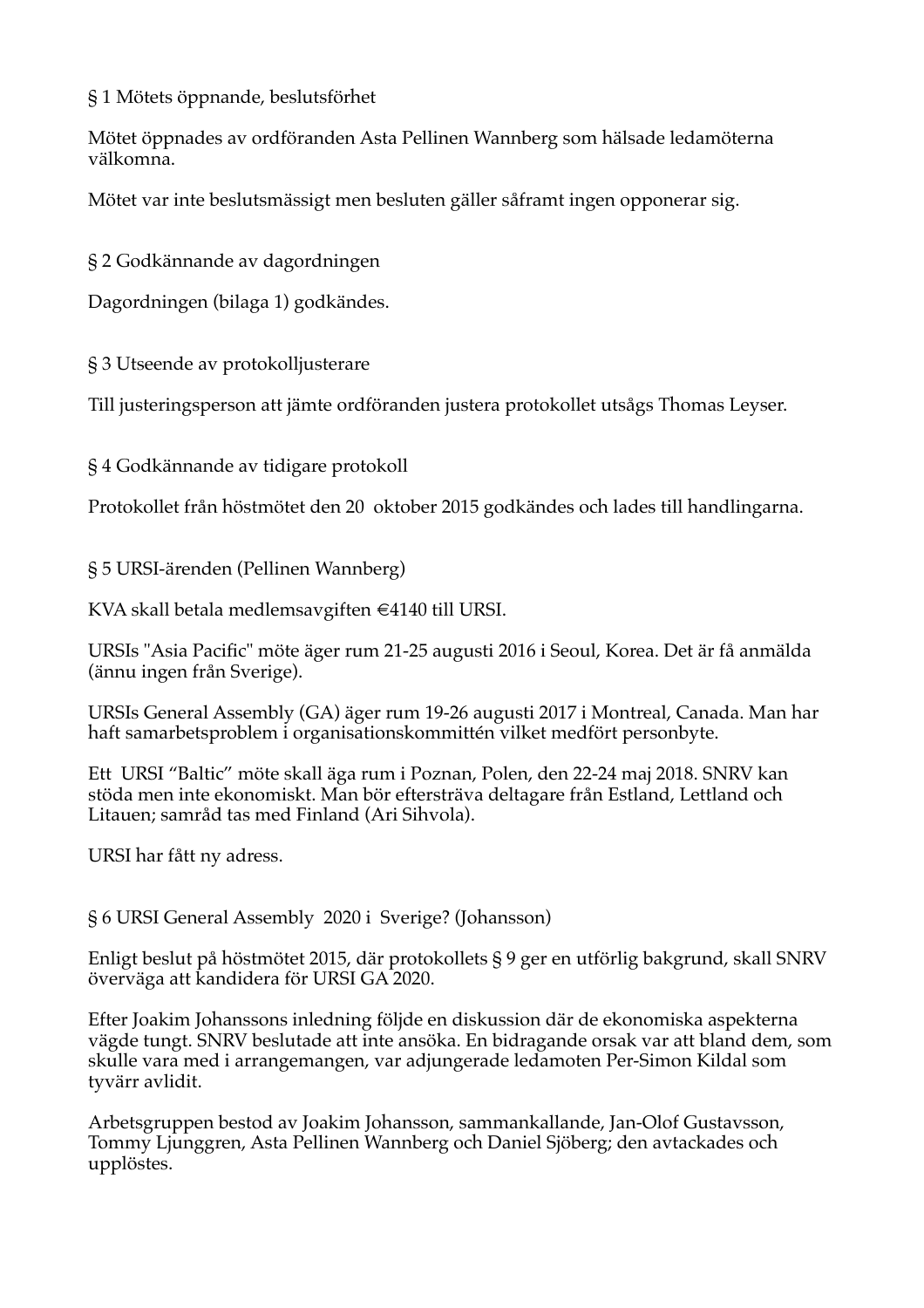§ 7 SNRV-ärenden (Pellinen Wannberg, Walde)

"Åskforskningsprofessorn" Stig Lundquist, ordförande i SNRV 1970-1984, har avlidit.

Som nämnts ovan har Per-Simon Kildal avlidit sedan han under EuCAP 2016 i Davos, Schweiz, i april i drabbats av hjärtproblem. Per-Simon var som professor på Chalmers en drivande kraft inom antennområdet, taget i vid bemärkelse.

En sak som ibland kommer upp gäller genusobalansen inom radiovetenskapen vilken anses större i Sverige jämfört med övriga Europa och övriga delar av världen. Det är osäkert är om det verkligen är så. Johansson tar fram en enkät som skall sändas på remiss till ledamöterna.

§ 8 KVA-ärenden (Walde)

Redovisas på andra platser.

§9 Ev inval av adjungerade ledamöter för mandatperioden

Invaldes i A: Mattias Elfsberg FOI, Kristian Karlsson SP, Jörgen Stenarson Chalmers, Klas Yhland RUAG

Invaldes i E: Tomas Hurtig FOI

Invaldes i G: Anders Tjulin Eiscat

Det anmäldes att adjungerade ledmöterna K-G Lövstrand och Lars Ladell begärt utträde ur SNRV.

§ 10 Symposium på KVA hösten 2016 (Hamnerius)

SNRV skall i samband med sitt höstmöte på KVA anordna "Elektromagnetisk strålning, fördelar och nackdelar", ett symposium med biologisk-medicinsk inriktning som skall täcka tänkbara skadeverkningar, terapeutiska möjligheter och trådlös mätteknik. Det planeras en eftermiddagssession och en kvällsession, anpassad även för allmänheten.

Exempel på föredrag:

EU-direktiv med nya gränsvärden för elektromagnetiska fält i arbetslivet Bendensitetsanalysator för analys av läkning av frakturer. Mikrovågsteknik för bildgivande diagnostik av bröstcancer "Strokefinder" att med elektromagnetiska fält snabbt se om det är blödning eller propp

Även sådana symposier som detta är att anse som efterföljare till RVK.

§ 11 Rapporter från sektioner och övriga arbetsgrupper

Inkomna rapporter förvaras i SNRV arkiv; här kan sammanfattas:

A och E har haft möte på SP i Borås.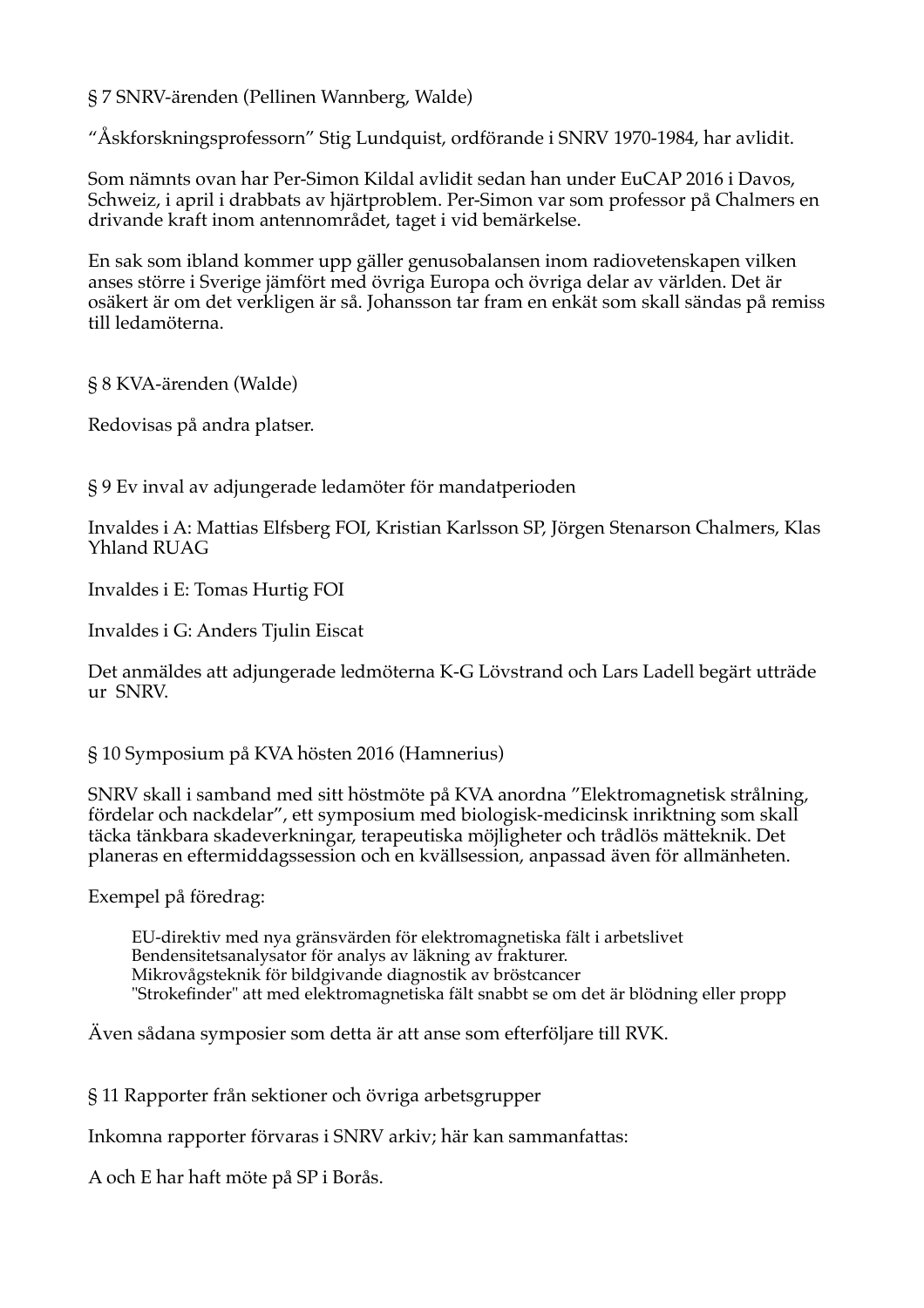B nämnde att Aaltouniversitetet i Helsingfors arrangerar URSI Commission B International Symposium on Electromagnetic Theory (EMTS 2016) den 14-18 augusti 2016.

B och D meddelade att 2018 års "RVK/Swedish Microwave Days" arrangeras på LTH.

C meddelade att ÅF har radiodag den 19 maj 2016.

D redovisade Swedish Microwave Days, ett samlingsnamn för (de tidigare) konferenserna Antenn, EMB och GHz, som ägde rum i Linköping 15-16 mars och var mycket lyckade. Dessa dagar är till del att anse som efterföljare till RVK. SNRVs RadioVetenskapliga Konferens, där vi efter drygt 50 år med RVK fått ändra konceptet.

E nämnde att SNRV/E och IEEE/EMC har haft möte på FOI.

F och B samverkar

G Eiscat\_3D User Meeting äger rum i Uppsala den 18-19 maj. Den första mottagarstationen planeras installeras vid Bergfors söder om Torneträsk.

H Det är 30 år sedan den mycket lyckosamma Vikingsatelliten sändes upp. MSB, Myndigheten för Samhällssäkerhet och Beredskap, satsar 20 MSEK på forskning om solstormar (IRF, FOI, SU Solfysik)

K Sektionsordföranden har blivit pensionär.

§ 12 Rapport från NRS (Walde)

HF 16, den 11e kortvågsradiokonferensen på Fårö anordnas den 15-17 augusti 2016, vecka 33. NRS biträds av WRAP International där ledamoten i SNRV Olov Carlsson är teknisk direktör i företaget. Carlsson är ny ordförande från konferensen, assisteras av företrädaren Walde.

SNRV ordförande skall undersöka om hon kan deltaga; det finns konkurrerande konferenser samma tidsperiod.

§ 13 Hemsidor och informationsmaterial (Gustavsson)

Eftersom KVA inte längre erbjuder webhotell till nationalkommittéerna har SNRV flyttat till ett sådant i Danmark.

Gustavsson efterfrågade som vanligt underlag så att han kan hålla hemsidan aktuell.

Johansson lovade titta på vilka uppgifter som lämpligen läggs på SNRVs hemsida såsom namn, titel, affiliation, epostadress och eventuellt telefonnummer.

§ 14 Övriga frågor

SSA, Sveriges Sändareamatörer, har haft årsmöte i Täby i april med en paneldebatt om radioamatörernas samhällsnytta när andra sambandssystem överbelastas. Moderator var C-H Walde SM5BF som skall skriva en sammanfattande promemoria för vidare arbete; avsikten är att ta fram regler och råd i en liten handbok.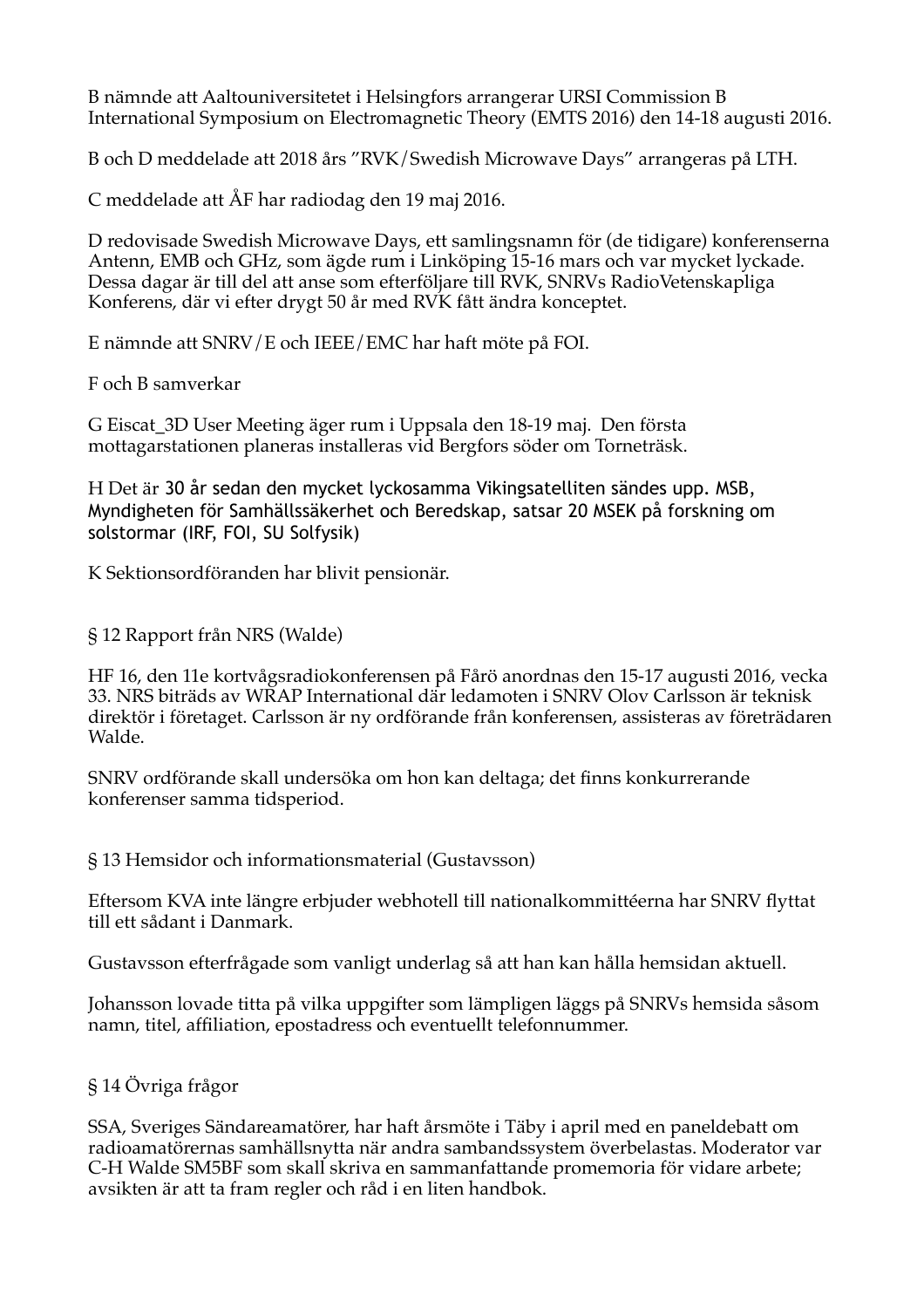Walde nämnde också att det fanns ett "radioamatörernas internet" AMPRnet som ligger under universitetsdatanätet SUNET.

§ 15 Tid och plats för höstmötet 2016

Höstmötet skall äga rum den 15 eller 16 november på KVA, samordnat med sektion K:s seminarium. Exakt dag bestämmer i förening ordföranden i SNRV och ordföranden i sektion K.

Ordföranden avslutade mötet.

Vid protokollet:

C-H Walde

Justeras:

Asta Pellinen Wannberg

Thomas Leyser